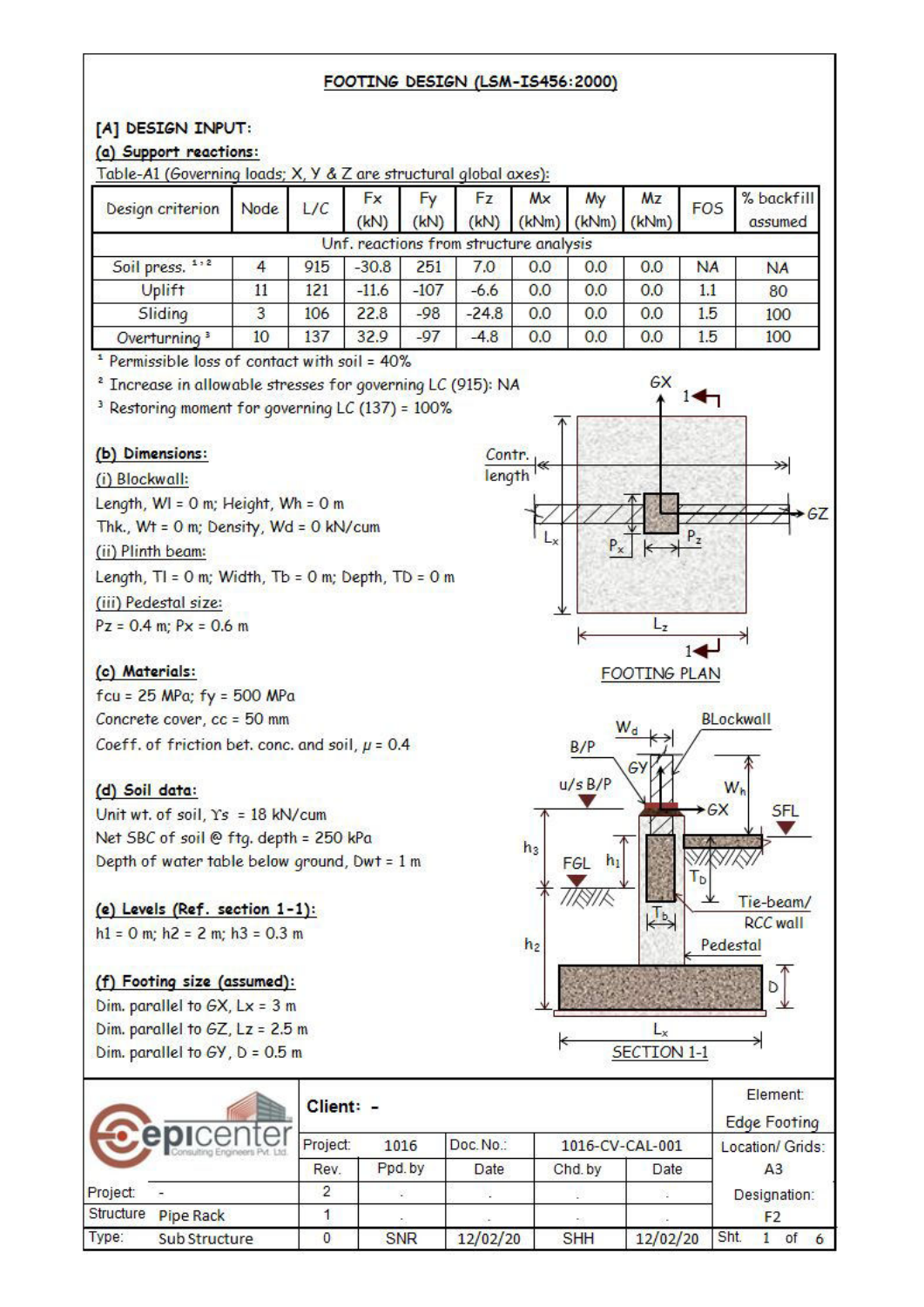## [B] BASE PRESSURE: (a) Forces (For governing LC, SBC increase = 0%):  $Fx = -30.8/1 = -30.8$  kN;  $Fy = 251/1 = 251$  kN;  $Fz = 7/1 = 7$  kN  $Mx = 0/1 = 0$  kNm;  $My = 0/1 = 0$  kNm;  $Mz = 0/1 = 0$  kNm Buoyancy force, Fb = 10 Lx.Lz (h2 - Dwt) = 75.00 kN [Water table depth < fdn. depth] Vol. of soil above the ftg (Vs):  $Vs = 0.5$  {(h2 - D).(Lz.Lx - Pz.Px)} + 0.5 {(h1 + h2 - D).(Lz.Lx - Pz.Px)}  $= 0.5$  {(2 - 0.5).(2.5 x 3 - 0.4 x 0.6)} + 0.5 {(0 + 2 - 0.5).(2.5 x 3 - 0.4 x 0.6)} = 10.89 cum Wt. of soil. Sw = Ys x Vs = 18 x 10.89 = 196.02 kN Self-wt. of ftg., Fw = 25 Lx.Lz.D = 25 x 3 x 2.5 x 0.5 = 93.75 kN Self-wt. of pedestal, Pw = 25 Px.Pz (h3 + h2 - b) = 25 x 0.6 x 0.4 x (0.3 + 2 - 0.5) = 10.80 kN Self-wt. of blockwall. Ww = Wd.Wl.Wh.Wt =  $0 \times 0 \times 0 \times 0 = 0$  kN Self-wt. of tie-beam/wall, Wb = 25 Wl. Tb. TD =  $25 \times 0 \times 0 \times 0 = 0$  kN Wt. on soil, Psbc = Fy + Sw + Fw + Pw + Ww + Wb - Fb = 476.55 kN BM @ u/s of ftg. || to GX (Mz,tot) = Mz + Fx (h2 + h3) = 70.89 kNm BM @ u/s of ftg. || to  $6Z$  (Mx, tot) = Mx + Fz (h2 + h3) = 16.08 kNm c/l ftg. c/l ftg. c/l fta.



#### (b) Eccentricity:

 $ex = Mz, tot/ Psbc = 70.89/ 476.55 = 0.149 m \cdot Lx/ 6$  [No loss of contact] ez = Mx,tot/ Psbc = 16.08/ 476.55 = 0.034 m < Lz/ 6 [No loss of contact]

#### (c) Base pressure (Permissible LOC = 40%):

Ct = {6 (ex/ Lx) + 6 (ez/ Lz)} = {6 x (0.149/ 3) + 6 x (0.034/ 2.5)} = (0.298 + 0.082) = 0.384 < 1 => pmax = Psbc  $(1 + Ct) / (Lz.Lx) = 87.94$  kPa  $= 476.55(1 + 0.384) / (2.5 \times 3) = 87.94$  kPa Design max. net press., pmax1 = pmax - Ys.h2 => pmax1 = 87.94 - 18 x 2 = 51.94 kPa < = SBC (= 250), OK Max. unf. net press. intensity (pmax,npi):  $pmax, npi = pmax1 - Fw / (Lz.Lx)$ 

 $= 51.94 - 93.75 / (2.5 \times 3) = 39.44$  kPa

Max. fact. net press. intensity, fpu =  $1.5 \times$  pmax, npi =  $1.5 \times 39.44$  = 59.16 kPa

| Client: - |                |          |            |           |                 | Element: |                  |    |                     |  |  |
|-----------|----------------|----------|------------|-----------|-----------------|----------|------------------|----|---------------------|--|--|
|           |                |          |            |           |                 |          |                  |    | <b>Edge Footing</b> |  |  |
|           |                | Project: | 1016       | Doc. No.: | 1016-CV-CAL-001 |          | Location/ Grids: |    |                     |  |  |
|           |                | Rev.     | Ppd.by     | Date      | Chd. by         | Date     |                  | A3 |                     |  |  |
| Project:  | $\blacksquare$ | 2        |            |           |                 |          | Designation:     |    |                     |  |  |
| Structure | Pipe Rack      |          |            |           |                 |          |                  | F2 |                     |  |  |
| Type:     | Sub Structure  | 0        | <b>SNR</b> | 12/02/20  | <b>SHH</b>      | 12/02/20 | Sht.             | 2  | οf                  |  |  |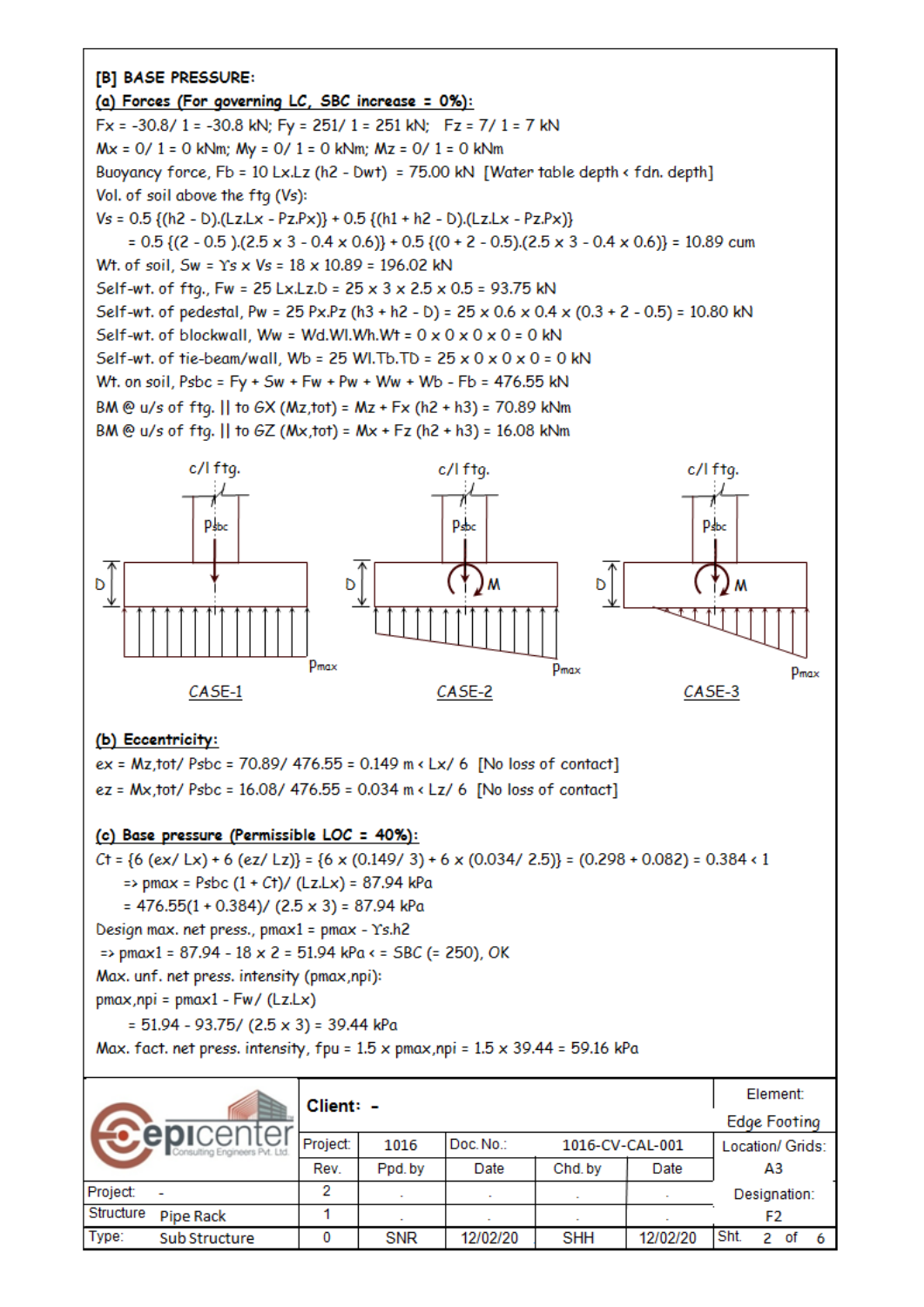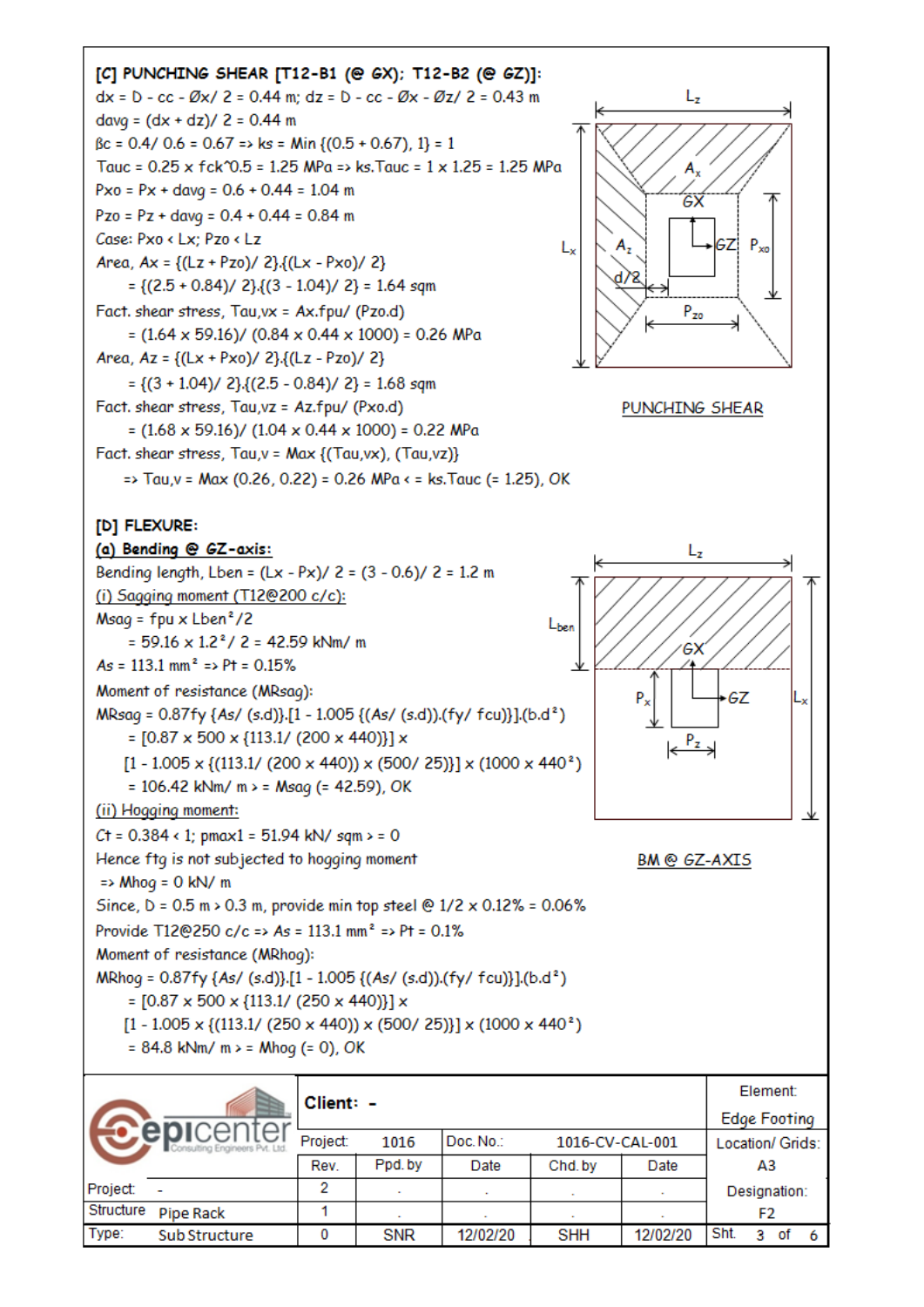

## [E] ONE-WAY SHEAR:

Crit. sec. is at 'd' dist. from ped. face [Cl. 34.2.4 of IS 456:2000] (a) Shear in GX-direction (T12@200 c/c):

Length, Ls = Lx/ 2 - Px/ 2 - dx = 3/ 2 - 0.6/ 2 - 0.44 = 0.756 m Shear force @ crit. section (Design max. net press. > 0):  $V = fpu \times Ls \times Lz = 59.16 \times 0.756 \times 2.5 = 111.81$  kN  $\Rightarrow$  vu = V/ (Lz.dx) = 111.81 x 1000/ (2500 x 440) = 0.1 MPa pt = 0.15% & Fcu = 25 MPa => Tauc = 0.29 MPa  $k = 1$  => k.Tauc = 1 x 0.29 = 0.29 MPa [Cl. 40.2.1.1 of IS 456:2000] vu < = k.Tauc (= 0.29), OK [Cl. 34.2.4 of IS 456:2000]

### (b) Shear in GZ-direction (T12@200 c/c):

Length, Ls = Lz/ 2 - Pz/ 2 - dz = 2.5/ 2 - 0.4/ 2 - 0.43 = 0.618 m Shear force @ crit. section (Design max. net press. > 0):  $V = fpu \times Ls \times Lx = 59.16 \times 0.618 \times 3 = 109.68$  kN  $\Rightarrow$  vu = V/ (Lx.dz) = 109.68 x 1000/ (3000 x 430) = 0.08 MPa pt = 0.15% & Fcu = 25 MPa => Tauc = 0.29 MPa  $k = 1$  => k.Tauc = 1 x 0.29 = 0.29 MPa [Cl. 40.2.1.1 of IS 456:2000] vu < = k.Tauc (= 0.29), OK [Cl. 34.2.4 of IS 456:2000]





SHEAR IN GZ-DIRN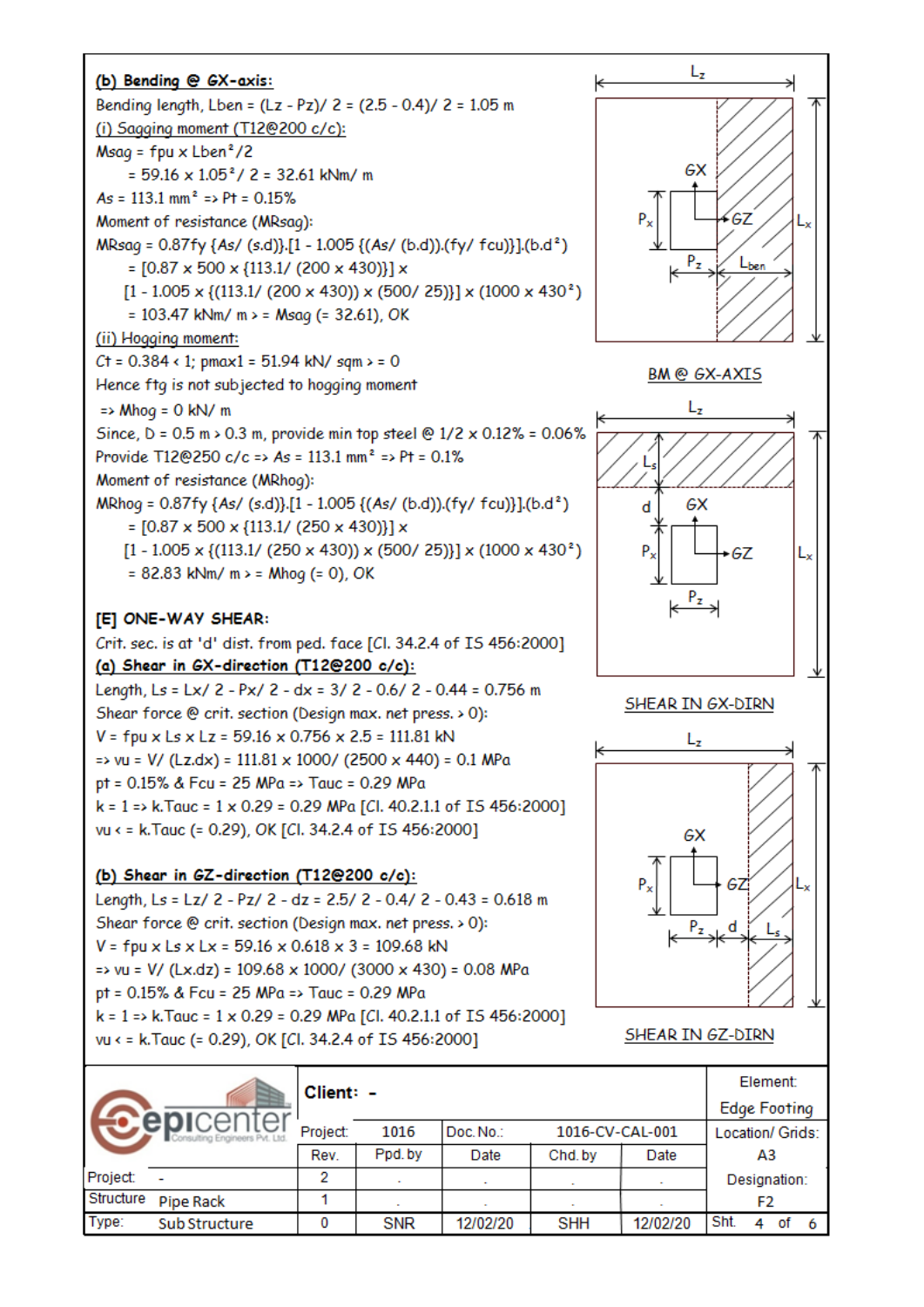

### [F] CHECK FOR OVERTURNING [MRF = 1]:

(a) Overturning @ Z-axis [Point R is the instantaneous center of rotation]:

Overturning moment, OMz = {Mz + Fx (h2 + h3)} + Fyt. Lx/2  $=$  {0 + 32.9 x (2 + 0.3)} + (96.8 x 3/ 2) = 75.67001 + 145.2 = 220.87 kN.m  $Fres = k3.5w + Fw + Pw + Ww + Wb - Fb$  $= 1 \times 196.02 + 93.75 + 10.8 + 0 + 0 - 75 = 225.57$  kN Restoring moment, RMz = MRF x Fres x Lx/2 = 1 x 225.57 x 3 / 2 = 338.36 kN.m FOS,  $oz = RMz / OMz = 338.36 / 220.88 = 1.53 > 1.5 (OK)$ 

(b) Overturning @ X-axis [Point Q is the instantaneous center of rotation]:

Overturning moment, OMx = {Mx + Fz (h2 + h3)} + Fyt. Lz/2  $= {0 + 4.8 \times (2 + 0.3)} + (96.8 \times 2.5 / 2) = 11.04 + 121 = 132.04$  kN.m  $Fres = k3.5w + Fw + Pw + Ww + Wb - Fb$  $= 1 \times 196.02 + 93.75 + 10.8 + 0 + 0 - 75 = 225.57$  kN Restoring moment, RMx = MRF x Fres x Lz/2 = 1 x 225.57 x 2.5 / 2 = 281.96 kN.m FOS, ox = RMx/ OMx = 281.96/ 132.06 = 2.14 > = 1.5 (OK)

### [G] CHECK FOR UPLIFT

Buoyancy force, Fb = 75.00 kN [Ref. base press. cals. on sheet-2] Restoring Force, Fu = k1.5w + Fw + Pw + Ww + Wb  $= 0.8 \times 196.02 + 93.75 + 10.8 + 0 + 0 = 261.37$  kN FOS, upl = Fu/ (Fb + Fyt) = 261.37/ (75 + 107.4)  $\Rightarrow$  FOS, upl = 261.37/ 182.4 = 1.43 > = 1.1 (OK)

#### [H] CHECK FOR SLIDING

Fx = 22.83 kN; Fz = 24.83 kN => Resultant, R =  $(Fx^2 + Fz^2)$  ^ 0.5 = 33.73 kN Normal reaction, N = Fy + k2.5w + Fw + Pw + Ww + Wb - Fb  $= -98 + 1 \times 196.02 + 93.75 + 10.8 + 0 + 0 - 75 = 127.6$  kN Friction, F = 0.4 x 127.6 = 51.04 kN FOS, sli = F/ R = 51.04/ 33.73 =  $1.51$  > =  $1.5$  (OK)

| Client: - |                          |          |            |           |                 |          | Element:         |  |  |  |
|-----------|--------------------------|----------|------------|-----------|-----------------|----------|------------------|--|--|--|
|           |                          |          |            |           |                 |          |                  |  |  |  |
|           |                          | Project: | 1016       | Doc. No.: | 1016-CV-CAL-001 |          | Location/ Grids: |  |  |  |
|           |                          | Rev.     | Ppd.by     | Date      | Chd. by         | Date     | A3               |  |  |  |
| Project:  | $\overline{\phantom{0}}$ | 2        |            |           |                 |          | Designation:     |  |  |  |
| Structure | Pipe Rack                |          |            |           |                 |          | F2               |  |  |  |
| Type:     | Sub Structure            |          | <b>SNR</b> | 12/02/20  | <b>SHH</b>      | 12/02/20 | Sht.<br>5<br>οf  |  |  |  |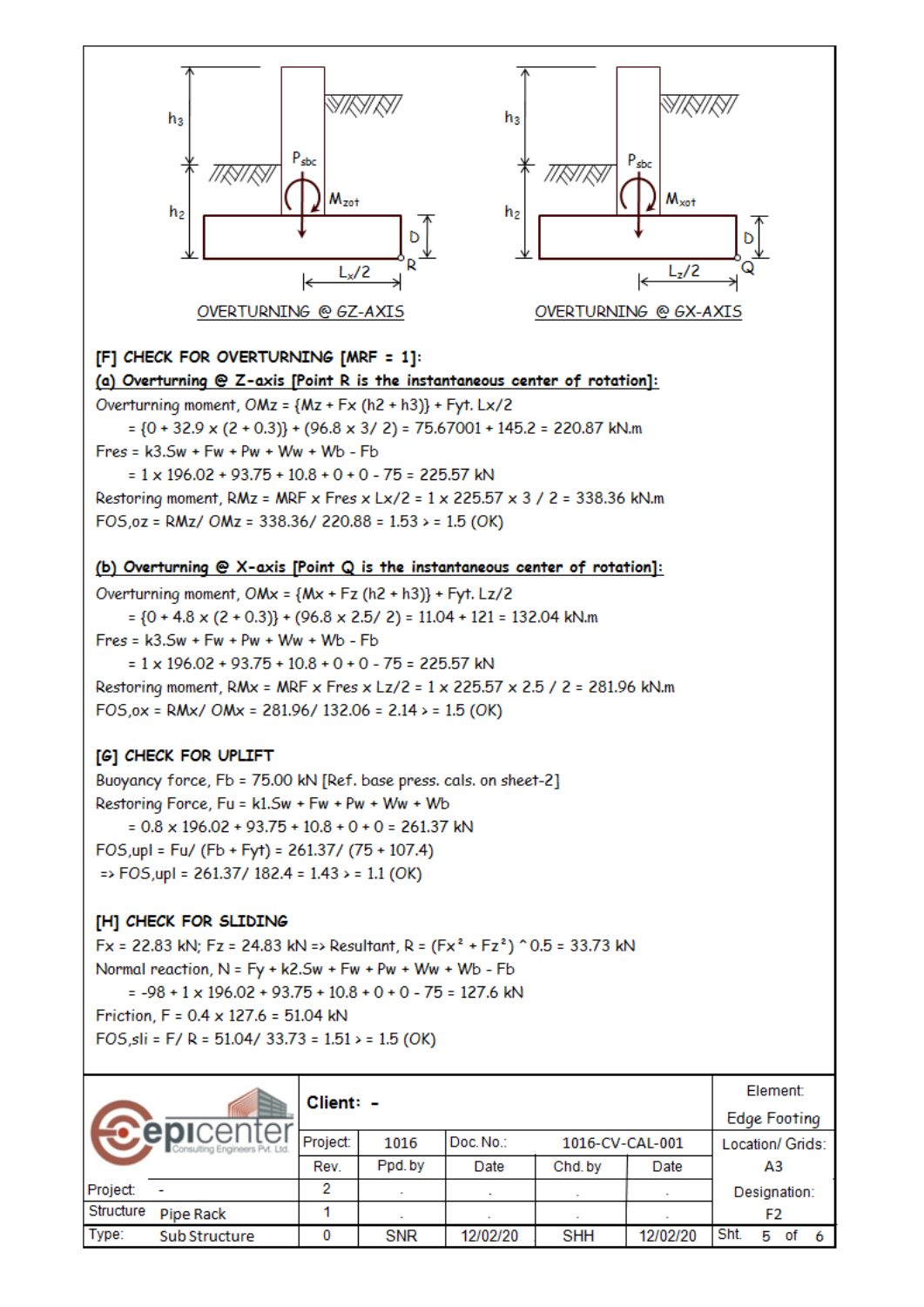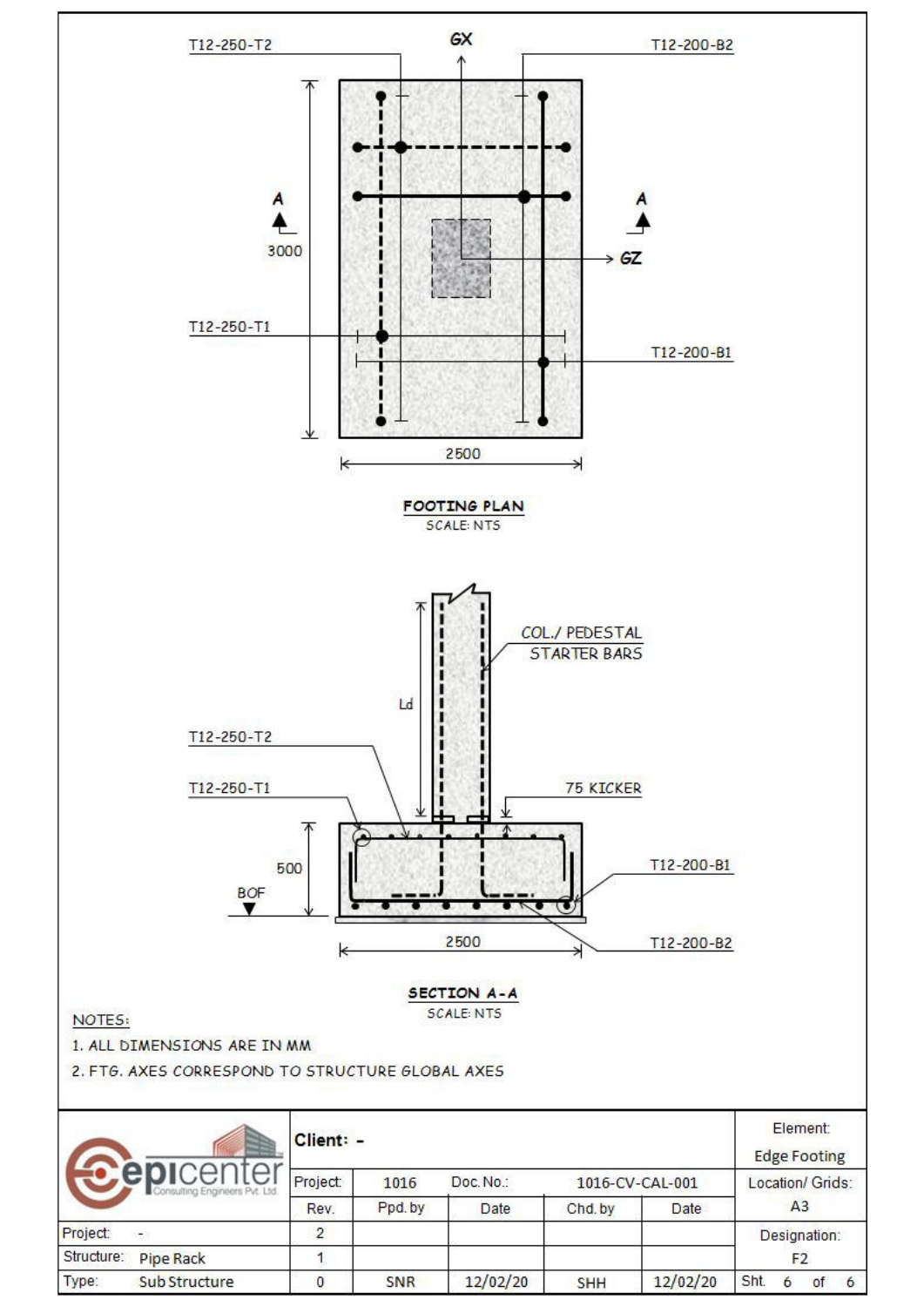| <b>Node</b>    | L/C        | <b>Fx</b>         | <b>Fy</b>          | <b>Fz</b>         | Mx        | <b>My</b> | Mz        |             |
|----------------|------------|-------------------|--------------------|-------------------|-----------|-----------|-----------|-------------|
| No.            |            | (KN)              | (KN)               | (KN)              | (kN.m)    | (kN.m)    | (kN.m)    | <b>Next</b> |
| $\overline{3}$ | 101        | 7.196             | 203.316            | $-3.065$          | 0         | 0         | $\pmb{0}$ |             |
|                | 106        | 22.834            | $-97.966$          | $-24.829$         | 0         | 0         | $\pmb{0}$ |             |
|                | 118        | 7.014             | 110.660            | 8.977             | 0         | 0         | 0         |             |
|                | 119        | $-6.533$          | 83.850             | $-5.026$          | 0         | 0         | 0         |             |
|                | 120        | 6.868             | 132.992            | 7.052             | 0         | 0         | 0         |             |
|                | 121        | 39.181            | 93.607             | $-6.565$          | 0         | 0         | 0         |             |
|                | 122        | 6.629             | 96.446             | $-0.676$          | 0         | 0         | 0         |             |
|                | 136        | 7.270             | $-42.928$          | $-1.802$          | 0         | 0         | 0         |             |
|                | 137        | 6.645             | 33.176             | $-1.992$          | 0         | 0         | 0         |             |
|                | 138        | 5.807             | 16.362             | 0.466             | 0         | 0         | 0         |             |
|                | 141        | 6.518             | $-80.122$          | $-6.201$          | 0         | 0         | 0         |             |
|                | 914        | $-12.020$         | $-63.607$          | $-1.300$          | 0         | 0         | $\pmb{0}$ |             |
|                | 915        | 20.402            | $-98.147$          | $-5.592$          | 0         | 0         | 0         |             |
|                | 916        | 11.416            | $-86.739$          | $-6.419$          | 0         | 0         | $\pmb{0}$ |             |
|                | 917        | 11.925            | 233.369            | 6.902             | 0         | 0         | $\pmb{0}$ |             |
|                | 918        | 12.084            | 244.992            | 8.954             | 0         | 0         | $\pmb{0}$ |             |
| $\pmb{4}$      | 101        | $-7.196$          | 164.574            | 3.065             | 0         | 0         | $\pmb{0}$ |             |
|                | 106<br>118 | $-8.556$          | 278.479<br>110.660 | 3.849             | 0         | 0         | $\pmb{0}$ |             |
|                | 119        | $-7.014$<br>6.533 | 78.039             | $-8.977$<br>5.026 | 0<br>0    | 0<br>0    | 0<br>0    |             |
|                | 120        | $-6.868$          | 111.297            | $-7.052$          | 0         |           | 0         |             |
|                | 121        | $-39.181$         | 110.266            | 6.565             | 0         | 0<br>0    | 0         |             |
|                | 122        | $-6.629$          | 94.122             | 0.676             | 0         | 0         | 0         |             |
|                | 136        | $-7.270$          | 38.666             | 1.802             | 0         | 0         | 0         |             |
|                | 137        | $-6.645$          | 35.501             | 1.992             | 0         | 0         | 0         |             |
|                | 138        | $-5.807$          | 18.686             | $-0.466$          | 0         | 0         | 0         |             |
|                | 141        | $-6.518$          | 82.447             | 6.201             | 0         | 0         | 0         |             |
|                | 914        | 12.020            | 218.153            | 1.300             | 0         | 0         | 0         |             |
|                | 915        | $-30.816$         | 250.983            | 6.990             | 0         | 0         | 0         |             |
|                | 916        | $-11.416$         | 271.710            | 6.419             | 0         | 0         | 0         |             |
|                | 917        | $-11.925$         | $-77.066$          | $-6.902$          | 0         | 0         | 0         |             |
|                | 918        | $-12.084$         | $-73.071$          | $-8.954$          | 0         | 0         | 0         |             |
| 10             | 101        | 6.215             | 194.708            | $-2.647$          | 0         | 0         | 0         |             |
|                | 106        | 10.082            | 266.772            | $-4.155$          | 0         | 0         | 0         |             |
|                | 118        | 6.058             | 102.052            | 7.753             | 0         | 0         | 0         |             |
|                | 119        | $-5.642$          | 75.242             | $-4.341$          | 0         | 0         | 0         |             |
|                | 120        | 5.931             | 124.384            | 6.091             | 0         | $\pmb{0}$ | 0         |             |
|                | 121        | 33.838            | 84.998             | $-5.670$          | 0         | $\pmb{0}$ | $\pmb{0}$ |             |
|                | 122        | 5.725             | 87.838             | $-0.584$          | 0         | $\pmb{0}$ | $\pmb{0}$ |             |
|                | 136        | 6.279             | $-51.536$          | $-1.556$          | 0         | $\pmb{0}$ | $\pmb{0}$ |             |
|                | 137        | 32.934            | $-96.756$          | $-4.829$          | 0         | $\pmb{0}$ | $\pmb{0}$ |             |
|                | 138        | 5.015             | 7.753              | 0.403             | 0         | $\pmb{0}$ | $\pmb{0}$ |             |
|                | 141        | 5.629             | $-88.731$          | $-5.355$          | 0         | $\pmb{0}$ | $\pmb{0}$ |             |
|                | 914        | $-11.106$         | $-72.216$          | $-1.122$          | 0         | $\pmb{0}$ | $\pmb{0}$ |             |
|                | 915        | 5.739             | 24.568             | $-1.720$          | 0         | $\pmb{0}$ | $\pmb{0}$ |             |
|                | 916        | 10.584            | $-95.348$          | $-5.543$          | 0         | $\pmb{0}$ | $\pmb{0}$ |             |
|                | 917        | 11.023            | 224.761            | 5.961             | 0         | 0         | $\pmb{0}$ |             |
|                | 918        | 11.161            | 236.384            | 7.733             | 0         | 0         | $\pmb{0}$ |             |
| 11             | 101        | $-6.869$          | 172.927            | 2.926             | 0         | 0         | $\pmb{0}$ |             |
|                | 106        | $-7.684$          | 286.832            | 3.674             | 0         | 0         | $\pmb{0}$ |             |
|                | 118        | $-6.696$          | 119.013            | $-8.569$          | 0         | 0         | $\pmb{0}$ |             |
|                | 119        | 6.236             | 86.392             | 4.798             | 0         | 0         | $\pmb{0}$ |             |
|                | 120        | $-6.556$          | 119.650            | $-6.732$          | 0         | 0         | $\pmb{0}$ |             |
|                | 121        | $-11.624$         | $-107.455$         | $-6.589$          | 0         | $\pmb{0}$ | $\pmb{0}$ |             |
|                | 122        | $-6.328$          | 102.475            | 0.645             | $\pmb{0}$ | $\pmb{0}$ | $\pmb{0}$ |             |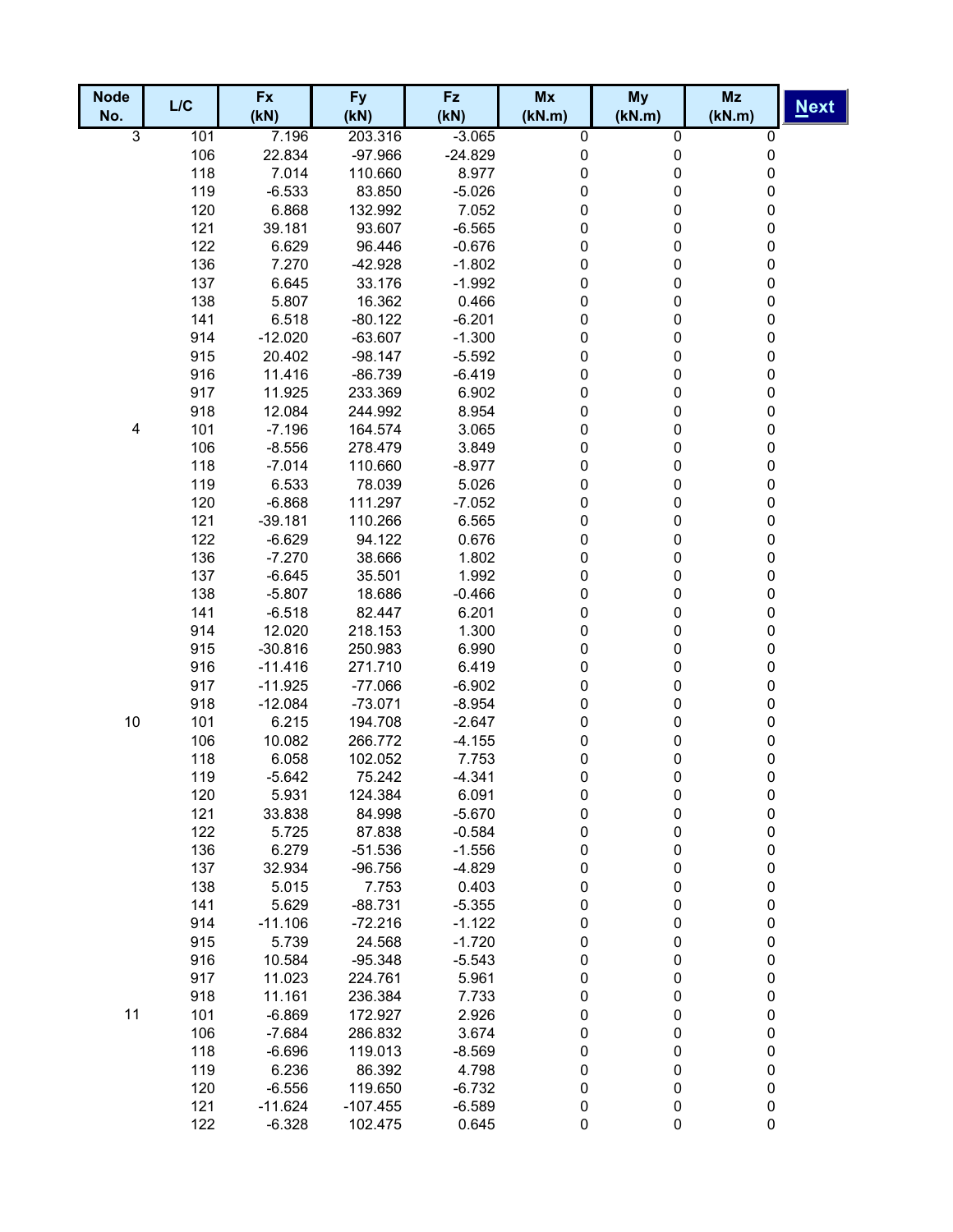| 136 | $-6.940$  | 47.019     | 1.720    | 0 |  |
|-----|-----------|------------|----------|---|--|
| 137 | $-6.343$  | 43.854     | 1.901    | 0 |  |
| 138 | $-6.928$  | 27.039     | $-0.556$ | 0 |  |
| 141 | $-6.222$  | 90.800     | 5.919    | 0 |  |
| 914 | 11.715    | 226,505    | 1.241    | 0 |  |
| 915 | $-24.789$ | 259.335    | 5.338    | O |  |
| 916 | $-11.139$ | 280.062    | 6.127    | O |  |
| 917 | $-37.400$ | 118.619    | 6.266    | 0 |  |
| 918 | $-11.776$ | $-103.461$ | $-8.547$ |   |  |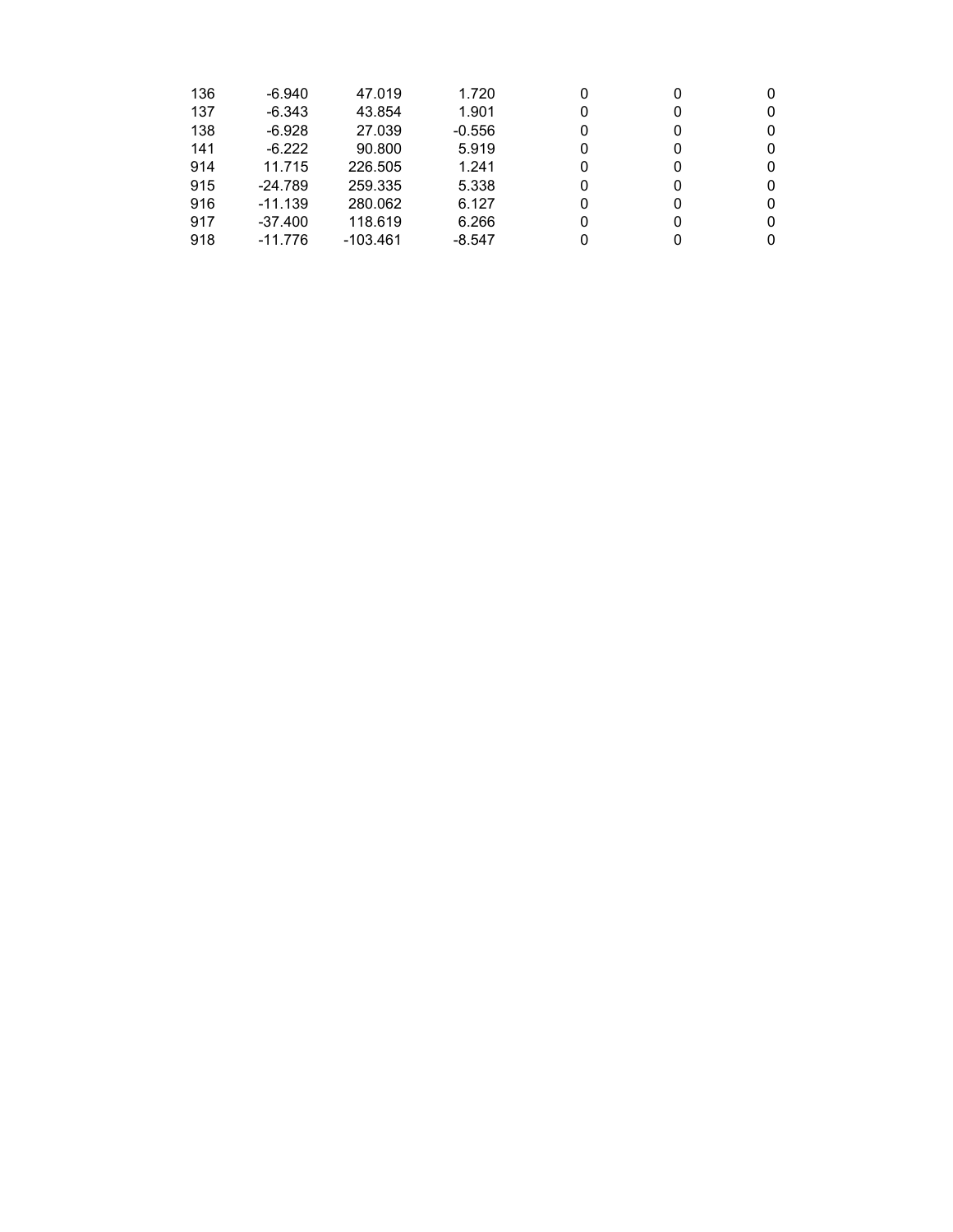| <b>Previous</b> |                 | <b>Default</b> |                | <b>Clear</b> | <b>Next</b>                               |
|-----------------|-----------------|----------------|----------------|--------------|-------------------------------------------|
|                 | <b>SBC</b>      | <b>Uplift</b>  | <b>Sliding</b> |              | Overturning                               |
| LC              | increase<br>(%) | (FOS)          | (FOS)          | <b>FOS</b>   | <b>Restoring moment</b><br>considered (%) |
| 101             | 0               | 1.1            | 1.5            | 1.5          | 100                                       |
| 106             | 0               | 1.1            | 1.5            | 1.5          | 100                                       |
| 118             | 0               | 1.1            | 1.5            | 1.5          | 100                                       |
| 119             | $\Omega$        | 1.1            | 1.5            | 1.5          | 100                                       |
| 120             | 33              | 1.1            | 1.5            | 1.5          | 80                                        |
| 121             | 0               | 1.1            | 1.5            | 1.5          | 100                                       |
| 122             | 0               | 1.1            | 1.5            | 1.5          | 100                                       |
| 136             | 0               | 1.1            | 1.5            | 1.5          | 100                                       |
| 137             | 0               | 1.1            | 1.5            | 1.5          | 100                                       |
| 138             | 0               | 1.1            | 1.5            | 1.5          | 100                                       |
| 141             | 0               | 1.1            | 1.5            | 1.5          | 100                                       |
| 914             | 0               | 1.1            | 1.5            | 1.5          | 100                                       |
| 915             | 0               | 1.1            | 1.5            | 1.5          | 100                                       |
| 916             | 0               | 1.1            | 1.5            | 1.5          | 100                                       |
| 917             | 0               | 1.1            | 1.5            | 1.5          | 100                                       |
| 918             | 0               | 1.1            | 1.5            | 1.5          | 100                                       |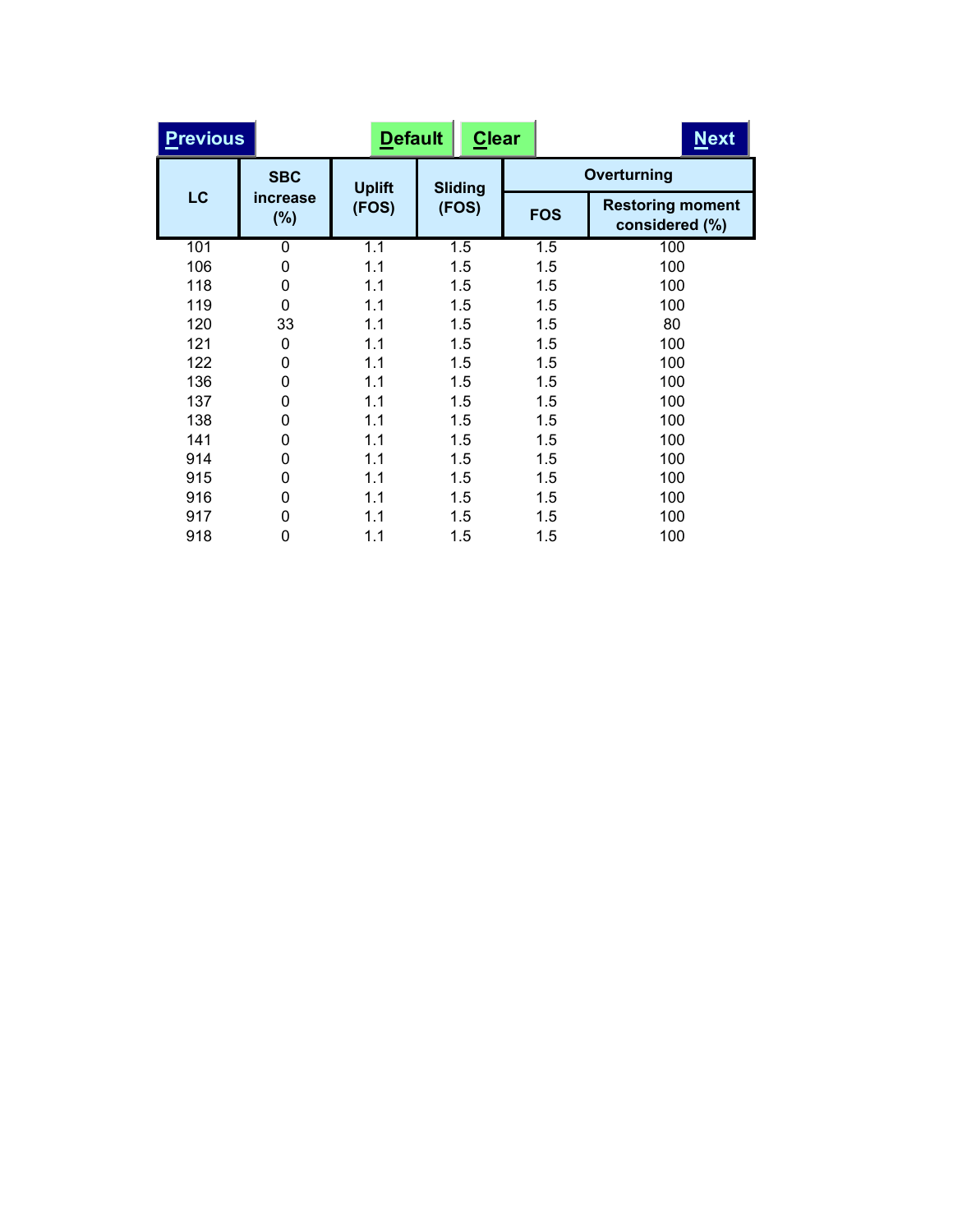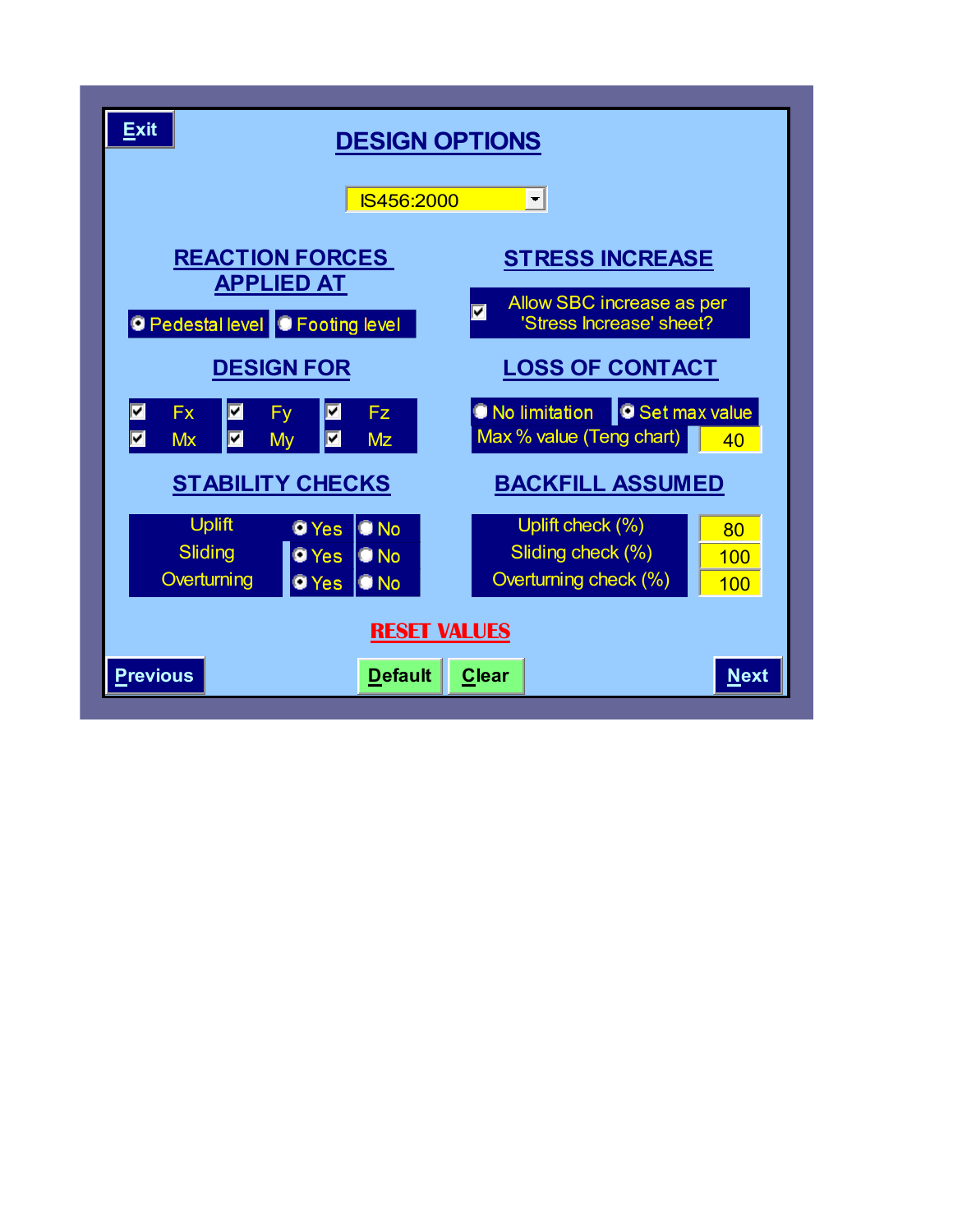